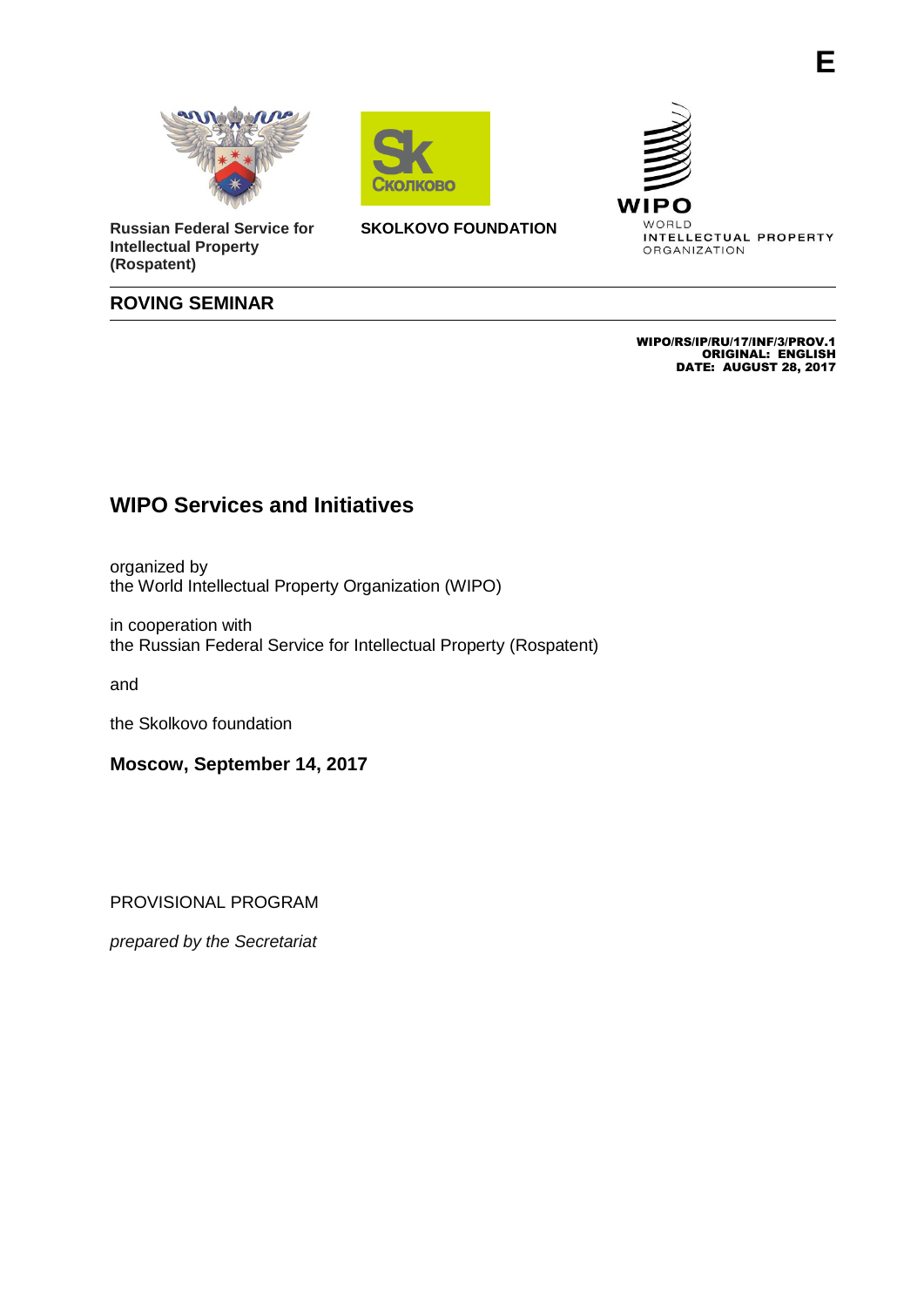| $9.00$ a.m. $-9.30$ a.m.             | <b>OPENING SESSION</b> |                                                                                                                                                                                                                                                                                       |
|--------------------------------------|------------------------|---------------------------------------------------------------------------------------------------------------------------------------------------------------------------------------------------------------------------------------------------------------------------------------|
|                                      |                        | Welcome addresses by:<br>Mr. Zaurbek Albegonov, Senior Counsellor, WIPO Office in the<br>Russian Federation, Department for Transition and Developed<br>Countries (TDC), WIPO<br>Mr. Andrey Zhuravlev, Deputy Director, Federal Institute of<br>industrial property (FIPS), Rospatent |
| $9.30$ a.m. $-9.50$ a.m.             | Topic 1:               | <b>Introduction to WIPO</b><br>Development of the International Legal Framework<br><b>Major Intellectual Property Economic Studies</b>                                                                                                                                                |
|                                      | Speaker:               | Mr. Victor Vázquez López, Head, Section for Coordination<br>of Developed Countries, Department for Transition and<br>Developed Countries (TDC), WIPO                                                                                                                                  |
| $9.50$ a.m. $-10.20$ a.m.            | Topic 2:               | The Patent Cooperation Treaty (PCT) - Introduction<br>and Future Developments                                                                                                                                                                                                         |
|                                      | Speaker:               | Ms. Olga Krysanova, Program Officer, PCT International<br>Cooperation Division, PCT Legal and International Affairs<br>Department, WIPO                                                                                                                                               |
| 10.20 $a.m. - 10.40 a.m.$            |                        | <b>Questions and Answers</b>                                                                                                                                                                                                                                                          |
| 10.40 a.m. - 11.00 a.m. Coffee Break |                        |                                                                                                                                                                                                                                                                                       |
| $11.00$ a.m. $-11.30$ a.m.           | Topic 3:               | <b>Global Intellectual Property Systems:</b>                                                                                                                                                                                                                                          |
|                                      |                        | (a) The Madrid System for the International<br><b>Registration of Marks</b>                                                                                                                                                                                                           |
|                                      |                        | (b) The Hague System for Industrial Designs                                                                                                                                                                                                                                           |
|                                      | Speaker:               | Mr. Mikhail Faleev, Senior Information Officer, Information<br>and Promotion Section, The Hague Registry, Brands and<br>Designs Sector (BDS), WIPO                                                                                                                                    |
| 11.30 $a.m. - 11.50 a.m.$            |                        | <b>Questions and Answers</b>                                                                                                                                                                                                                                                          |

11.50 a.m. – 2.00 p.m. Lunch Break